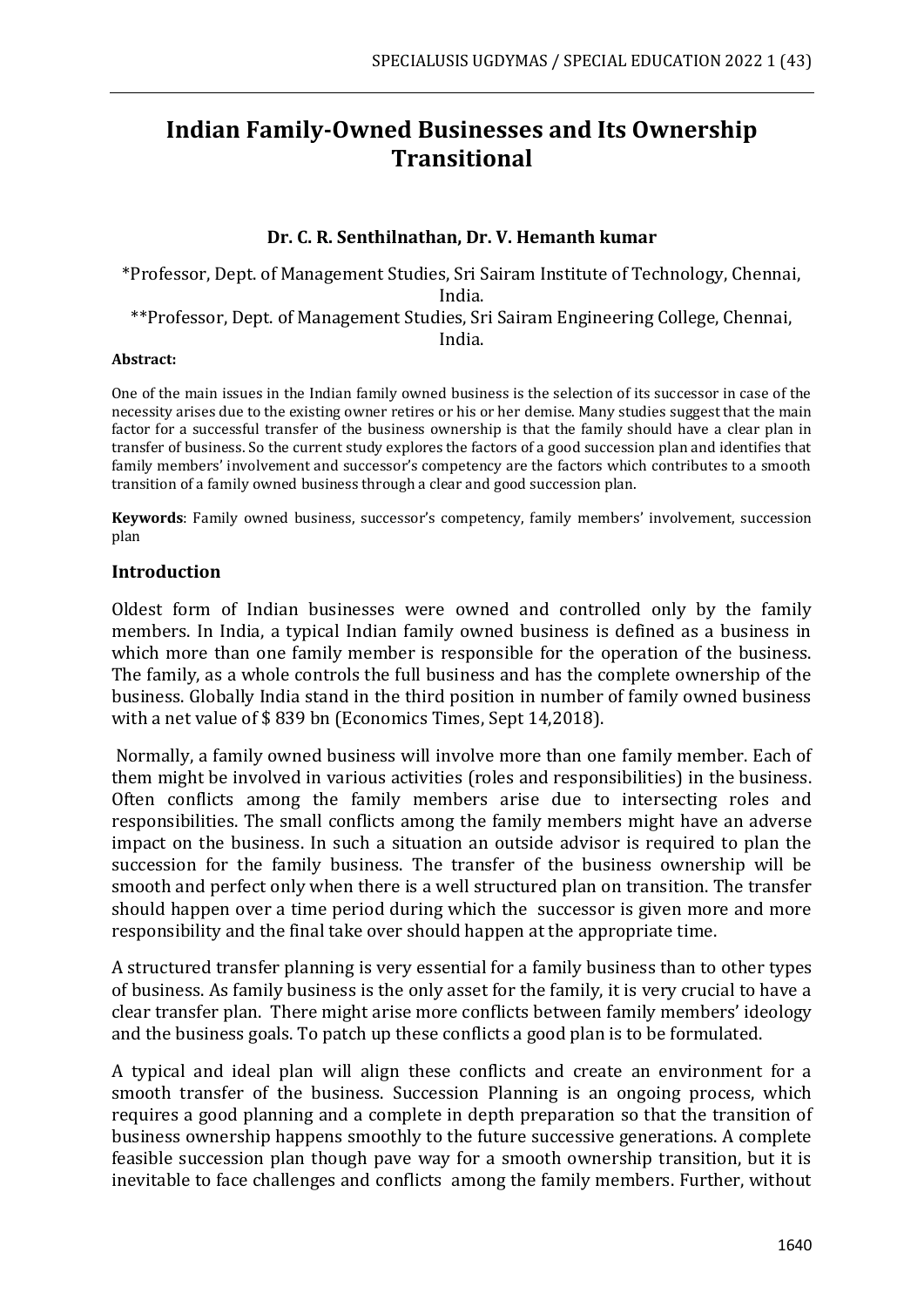a good succession plan the business would face high risk and a ruptured relationship among family members.

### **Literature Review**

Family owned business succession is a very crucial juncture of the family business and succession lead to rejuvenate their family business (Habbershon, 2003). In a family owned business normally the business transfer happens from the older generation to the younger generation by giving proper training for the benefit of the survival of the family business (Sirmon, 2003). In the transfer of ownership in the family owned business there are two factors they are family members' satisfaction and assessment of the successor (Handler, 1989; Pramodita, 2001). In a family owned business, maintaining a smooth family relationship is very important and most of the times family members gives the higher importance to family legacy and the business (File et al., 1994; Tagiuri and Davis, 1992).

# **Methodology**

A structured questionnaire was used for the collection of data from the family owned businesses. 13 items are listed in the questionnaire in a 5 scale likert scale. The questionnaire is mailed to 180 owners of the family owned business. Out of these 180, only 132 owners have participated in this current study. The respondents include all types and different sizes of family owned businesses. After checking the questionnaires, the reliability of the tool was determined by using Cronbach's alpha method and coefficient alpha  $(\alpha)$  was found to be 0.91 showing high reliability.

| Details                 |                    | Frequency |
|-------------------------|--------------------|-----------|
| Number of family        | $\leq 3$           | 82        |
| members in the business | $3$ to $6$         | 38        |
|                         | Above 6            | 13        |
| Age of family business  | >25 years          | 58        |
|                         | $10 - 25$          | 56        |
|                         | Less than 10 years |           |

**Table 1 – Family owned business statistics** 

The main factors for the development of a good succession plan are the family members' involvement in framing the plan and the nominated family successor's competency.

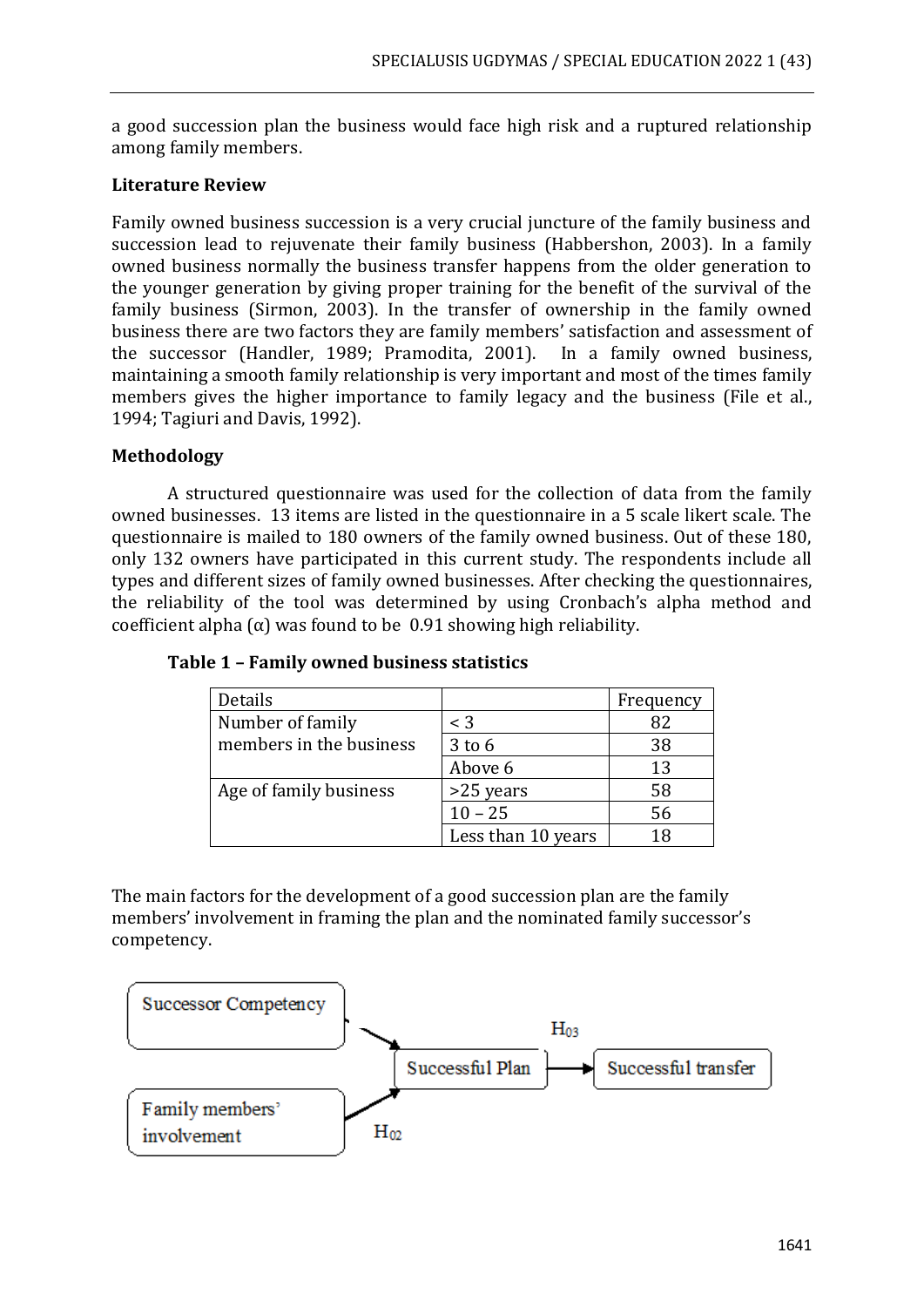A fair and unbiased evaluation of potential strengths and weaknesses, which are the major components of a successor's competency, is done and also all the stakeholders involved in the transfer process are involved in the evaluation process and receive both the good points and negative points of the prospect successors. In fact, a poorly educated family member becoming a successor for a family business lead to a risk in performance of the business. Hence, merit and talent are pre-requisite skills for a good and smooth transfer of family business and so it is the important to evaluate the prospect successor competency. Only those family members who are active in the business are eligible for ownership (Anderson, 2003).

H01: Successor's competency has as association with successful plan for transfer of ownership in a family owned business.

Many studies (Maury,2005; Sciascia,2008), explored the family members' involvement in the controlling and transfer of family business ownership. The family members' involvement is mainly focused on the family's legacy welfare than in the family business. (Al Masah, 2011), who explored the family owned business in West Asia found that most family businesses have the involvement of family members in their transition process. Moreover, family members try to keep the ownership transfer making decision with themselves in order to prevent any conflict between the prospect successors which might impact the going business activities (Ward, 1987;Chrisman, 2003). Involvement of senior members of the family in preparing the plan and maintaining a good relationship among family members lead to a good and smooth transfer of business ownership.

H02: Family members' involvement has as association with successful plan for transfer of ownership in a family owned business.

Successful management requires the development of plans, effective control systems for performance evaluation. This raises the need for planning which is sometimes missing in family owned businesses (Sirmon, 2008). There are few criticisms about family owned businesses (Harris, 2004). Family owned businesses give more importance to the employee policies rather than a succession plans for family owned business succession. In general, there is a lack of succession planning and professionalization in family businesses that has contributed to their high business failure. A good practice in a family owned business is related to the smooth succession-planning process which ensures the family owned business from an informal family business to a more formal family business (Bharti, 2016)

H03: Successful plan has as association with successful transfer of ownership in a family owned business.

# **Data Analysis and Interpretation**

This study was initiated to understand the impact of the family relationship and successor's competence in developing a good succession plan and a smooth family business ownership transfer.

To assess the association of family business successor's competence with the successful plan for transfer of ownership in a family owned business a Chi-square test was performed.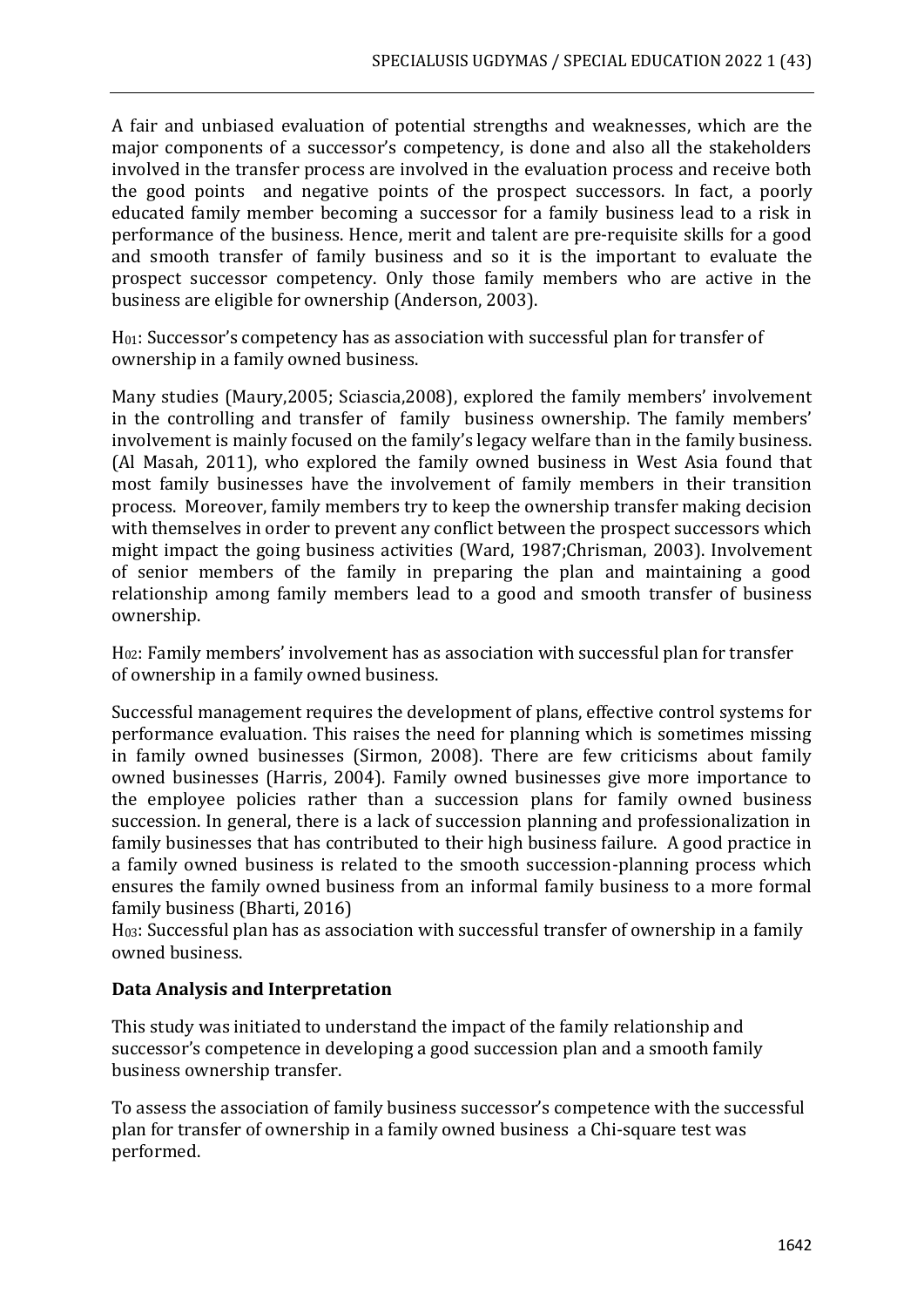#### **Table 2 showing the Pearson's Chi-square value for the association of family business successor's competence with the successful plan**

| <b>Chi-square Value</b> | Degrees of freedom | Sig. P value |
|-------------------------|--------------------|--------------|
| 21.250                  |                    | $0.000*$     |

Note: \* denotes significance at 1% level

It is observed from the table that with  $\chi^2 = 21.250$ , p <.01. Hence, Null hypothesis (H<sub>01</sub>) is rejected at 1% level of significance and there exist an association of family business successor's competence with the successful plan for transfer of ownership in a family owned business

To assess the association of family business Family members' involvement with the successful plan for transfer of ownership in a family owned business a Chi-square test was performed.

#### **Table 3 showing the Pearson's Chi-square value for the association of family business Family members' involvement with the successful plan**

| <b>Chi-square Value</b> | Degrees of freedom | Sig.<br>P value |
|-------------------------|--------------------|-----------------|
| 17.410                  |                    | $0.000*$        |
| $\sim$ $\sim$           |                    |                 |

Note: \* denotes significance at 1% level

It is observed from the table that with  $\chi^2 = 17.410$ , p <.01. Hence, Null hypothesis (H<sub>02</sub>) is rejected at 1% level of significance and there exist an association of family business Family members' involvement with the successful plan for transfer of ownership in a family owned business

To assess the association of family business successful plan with the Successful transfer for transfer of ownership in a family owned business a Chi-square test was performed.

### **Table 4 showing the Pearson's Chi-square value for the association of successful plan with the successful transfer**

| <b>Chi-square Value</b> | Degrees of freedom | Sig.<br>. P value |
|-------------------------|--------------------|-------------------|
| 9.015                   |                    | $0.000*$          |

Note: \* denotes significance at 1% level

It is observed from the table that with  $\chi^2$  = 9.015, p <.01. Hence, Null hypothesis (H<sub>03</sub>) is rejected at 1% level of significance and there exist an association of family business successful plan with the successful transfer for transfer of ownership in a family owned business

### **Table 5. showing multiple regression analysis of the dimensions of success plan in family owned business ownership transfer.**

| <b>Predictor variables</b><br>with FOB's success<br>plan as the DV | $\mathbf{R}^2$<br>(Adjusted<br>$R^2$ | <b>Standardized</b><br>coefficient<br><b>Beta</b> | <b>F</b> - Value | t -<br>value | <b>Sig</b> |
|--------------------------------------------------------------------|--------------------------------------|---------------------------------------------------|------------------|--------------|------------|
| Constant                                                           | $\mathbf{R}^2$                       | 11.248                                            | 21.129           | 2.356        | $.000*$    |
| Successor                                                          | 0.571                                | .172                                              | $p=0.000*$       | 3.350        | $.000*$    |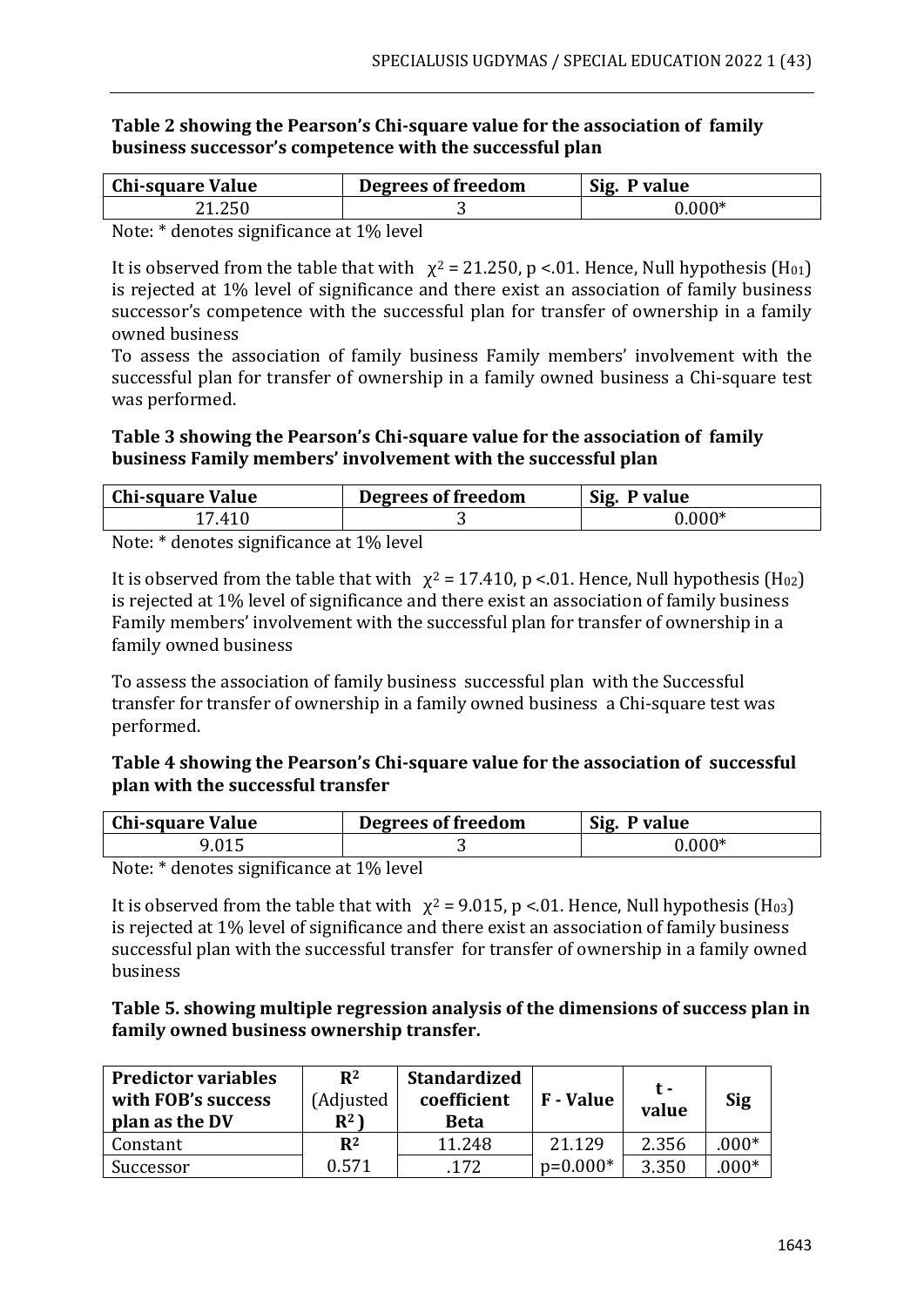| competence      | (0.556) |      |       |         |
|-----------------|---------|------|-------|---------|
| Family members' |         | .207 | 4.785 | $.000*$ |
| involvement     |         |      |       |         |

The regression model's ANOVA F value is 21.129 and it is significant at 1% level. The regression model's coefficient of determination (R2) shows the goodness of fit of the model.

FOB's success plan = 11.248 + .172 (Successor competence) + .207 (Family members' involvement).

The value of  $\mathbb{R}^2$  is .571 and adjusted  $\mathbb{R}^2$  is .556 means that about 57.1% of the variation is estimated at 1% level of significance, which is a moderate coefficient.

## **Conclusion**

The current study analyse the family members involvement and successor competency for a good succession plan and a good successful plan to a smooth succession transfer of family owned business. The test concludes that there is an association between the family members' involvement and successor competency for a smooth transfer of family business ownership through a successful succession plan. Further, the regression analysis implies that the contribution of family members' involvement in preparing the transfer of ownership plan is relatively more than the successor competency. In general, family members' involvement in preparing the succession plan and transfer of ownership leads to a successful business ownership transfer.

### **References**

- 1. Al Masah (2011). MENA Family Businesses: The Real Power Brokers. Al Masah Capital Management Limited. Dubai, UAE.
- 2. Anderson RC, Reeb DM (2003). Founding-family ownership and firm performance: evidence from the S and P 500. Journal of Finance 58: 1301- 1328. 63.
- 3. Bharti Motwani, (2016). Impact of Factors of Family Business on the Performance: A PLS-SEM Study. Journal of Entrepreneurship & Organization Management, Vol 5 Issue 2, pp1-11
- 4. Chrisman JJ, Chua JH, Sharma P (2003). Current trends and future directions in family business management studies: Toward a theory of the family firm.
- 5. File, K.M., Prince, R.A. and Rankin, M.J. (1994). Organizational buying behavior of the family firm. Family Business Review. 7(3): 263-272.
- 6. Habbershon TG, Williams M, MacMillan IC (2003). A unified system perspective of family firm performance. Journal of Business Venturing 18: 451-465.
- 7. Handler, W.C. (1989). Managing the family firm succession process: The next generation family members experience. Doctoral dissertation. School of Management: Boston University